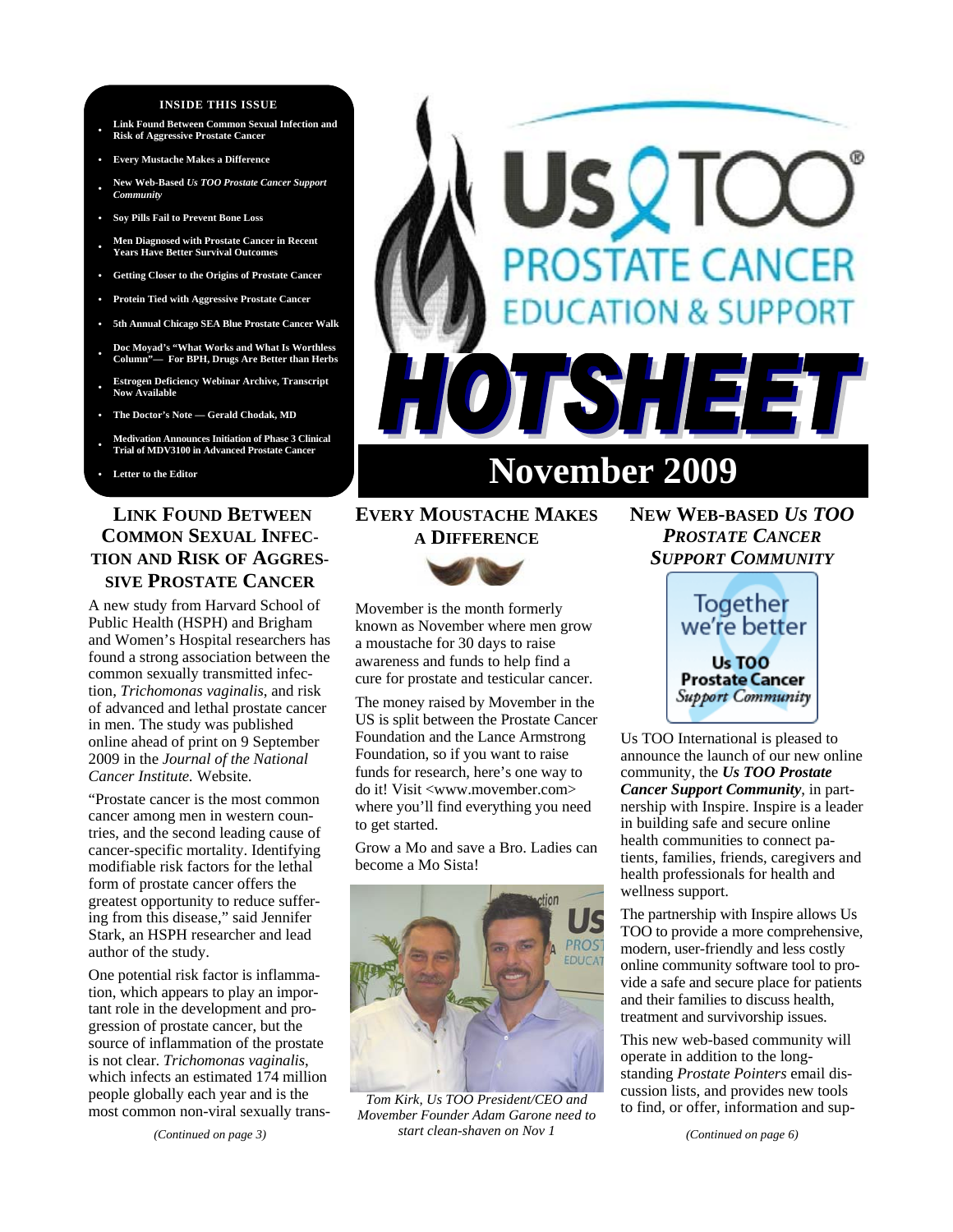## **PROSTATE CANCER PATIENT SUPPORT - CALL 1-800-80-US TOO, OR GO TO <WWW.USTOO.ORG>**



COPYRIGHT 2009, US TOO INTERNATIONAL, INC.

#### **SOY PILLS FAIL TO PREVENT BONE LOSS**

Soy protein extracts showed no evidence of preventing bone loss in postmenopausal women in two placebocontrolled trials, researchers reported here at the American Society for Bone and Mineral Research (ASBMR) meeting (Abstract SA0412).

In one trial with 224 participants, very similar declines in lumbar spine and hip bone mineral density (BMD) were seen after three years in women taking the soy pills and those taking placebo. The other study found that levels of a biomarker of bone resorption were virtually identical after two years of high-dose soy extracts versus placebo.

Previous studies had yielded conflicting results as to whether the isoflavones in soybeans prevented bone loss. A retrospective Chinese study reported in 2005 had found a strong preventive effect in women who had consumed large quantities of soy foods.

"I think we can close the door on this issue," declared the first study's leader, D. Lee Alekel, PhD, of Iowa State University in Ames, IA. Alekel said an earlier study in her own lab had found a modest benefit in perimenopausal women. But other studies had either failed to find any benefit for the soy extracts or were marred by small numbers of participants or other limitations.

Alekel's study randomized 224 healthy postmenopausal women, mean age 54, to take placebo or 80 or 120 mg of soy isoflavones in pill form for three years. They also received daily supplements of 500 mg of calcium and 600 IU of vitamin D. The researchers ran multivariate analyses of BMD changes that included age, treatments, whole body fat mass, and the CTX biomarker of bone resorption, at three standard sites: lumbar spine, proximal femur, and femoral neck.

Alekel said the analyses showed that the 120-mg dose of soy was modestly protective at the femoral neck, relative to placebo (parameter estimate -1.223, P=0.024) in women who took at least 80% of their assigned medications on schedule. But no significant benefit was found for the soy pills in any other measure. Whole body fat mass,

age, and CTX levels were much more predictive of BMD loss, she said.

The other study, led by Silvina Levis, MD, of the University of Miami, found no effect on a biomarker of bone resorption after two years of treatment with placebo or 200 mg/day of soy isoflavone pills (Abstract MO0374).

Participants were 248 postmenopausal women, average 53 years old, about two-thirds of whom were Hispanic whites. Levis and colleagues reported that levels of urinary N-telopeptide of type I bone collagen (NTx) – like CTX a measure of bone resorption – did not differ between treatment groups after one and two years of treatment. The study – called SPARE (Soy Phytoestrogen As Replacement Estrogen) -- also included measurements of lumbar spine and hip BMD, but those data were not reported here.

Peter Burckhardt, MD, who studied nutrition and endocrinology at the University Hospital of Lausanne in Switzerland until his recent retirement, said the studies' findings did not surprise him. "The overall evidence in the literature is negative," he said. Burckhardt said one of the earlier studies that purported to find a benefit was misleading.

"[It] was published in a high-ranking journal with an attractive title that it worked. But when you go into the data you discover that it worked only in a subgroup and only with a special [bone measurement]," he said. Referring to the Iowa State study of BMD, Burckhardt said, "It looks solid."

Alekel emphasized that the negative results apply only to the soy extracts used in the studies. She said soy foods, consumed over a lifetime, could well help women limit bone loss and fractures, just because such foods may be less fattening and have other health benefits.

Nevertheless, she said, it now appears certain that soy phytoestrogens do not have the same bone-protective effects at estrogen receptors seen with mammalian estrogens.

*MedPage Today, 15 September 2009*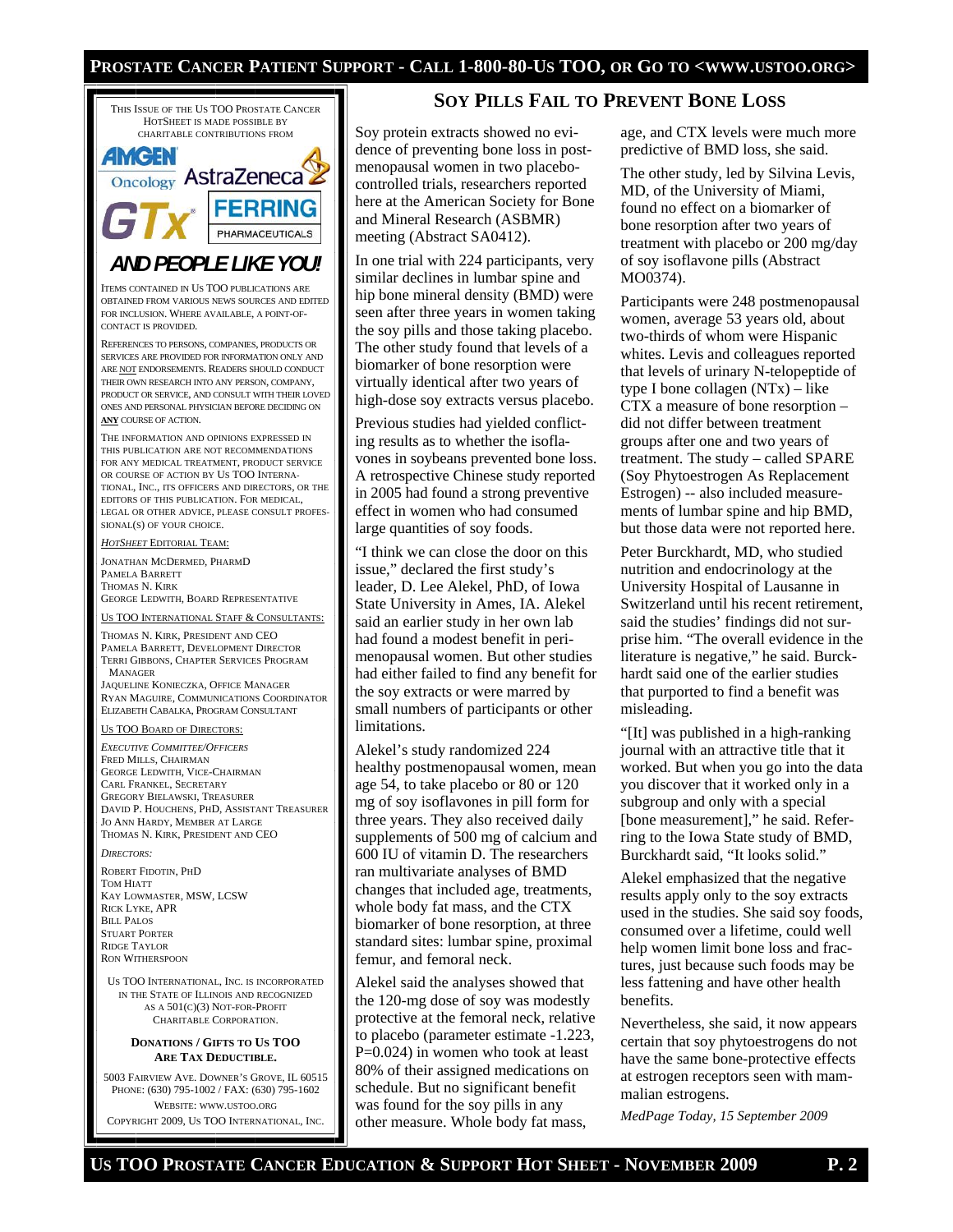# **MEN DIAGNOSED WITH PROSTATE CANCER IN RECENT YEARS HAVE BETTER SURVIVAL OUTCOMES**

Research published online ahead of print in the *Journal of the American Medical Association* (JAMA), by a team at The Cancer Institute of New Jersey (CINJ), showed that men diagnosed with prostate cancer in the early 1990's had significantly improved survival outcomes compared with patients whose cancers were diagnosed in prior decades.

The study, Outcomes of Localized Prostate Cancer Following Conservative Management, examined 14,516 men aged 66 or older who were diagnosed with prostate cancer from 1992 through 2002 and did not receive surgery or radiation within six months of diagnosis. The researchers utilized information from the Surveillance, Epidemiology and End Results (SEER) cancer registries and healthcare encounter data collected by Medicare.

The study found that the risk of dying from prostate cancer over a ten-year period following diagnosis declined by more than 60 percent compared with patients diagnosed in the 1970s and 1980s. For example, among patients with intermediate-risk cancer, men aged 66 to 74 had between a two and six percent chance of dying from prostate cancer within ten years compared

to 15 to 23 percent in the earlier period.

The JAMA research also showed that men aged 66 and older with low- to intermediate-risk cancer without initial surgery or radiation had a low risk of needing palliative therapy. Only four to eleven percent of men in this group used palliative surgery, radiation, or chemotherapy to alleviate pain or cancer symptoms over a ten-year period following diagnosis. It also was determined that between 56 and 60 percent of men in the study (depending on tumor grade) had a risk of dying of causes other than prostate cancer within ten years following diagnosis.

The authors say improvement in survival rates since the 1990's could relate to such factors as earlier diagnosis due to the increased use of the PSA test, changes in how disease is classified, and advances in medical care. The improved survival reported in JAMA is in line with findings of another study published by some of the same authors online ahead of print in the *Journal of the National Cancer Institute* (JNCI), which documents significant changes in the contemporary risk profile of prostate cancer patients.

*(Continued on page 7)* 

# **GETTING CLOSER TO THE ORIGINS OF PROSTATE CANCER**

In a study reported online ahead of print in the journal *Nature*, researchers describe a previously unknown form of prostate stem cell that can become cancerous if genetic controls go haywire. The prostate consists of several layers of cells, with the lowest, the basal layer, playing a supporting role and the luminal layer, just above it, doing the actual work of the gland.

The discovery was made in mice. The mouse work showed that the newly described stem cells can give rise to cancers if the action of a tumorsuppressing gene is lost. That gene is frequently mutated in human prostate cancers. The next step is to show that the same kind of stem cells exist in humans. "But this work partially explains how you can have a prostate cancer that is luminal," explained

study co-author Cory Abate-Shen, a professor of urology, pathology and cell biology at Columbia University's Herbert Irving Comprehensive Cancer Center, in New York City.

"Up until our paper, it was thought that all the stem cells in the prostate reside in the basal layer," Abate-Shen said. "We have found a second stem cell population that is luminal rather than basal." The research group already is looking for similar stem cells in human prostate glands. "If we can identify them in humans, we can analyze them molecularly," Abate-Shen said. "That would give us a tool to study where and how prostate cancer originates – we want to do battle with these stem cells" he added.

*HealthDay News, 9 September 2009* 

# **T VAGINALIS INFECTION**

*(Continued from page 1)* 

mitted infection, can infect the prostate and could be a source of inflammation. With respect to prostate cancer prevention, it is noteworthy that up to threequarters of men infected with *Trichomonas vaginalis* may not realize they are infected, since they may not have any symptoms.

A previous study had found an association between risk of prostate cancer and *Trichomonas vaginalis* infection, but it was not large enough to determine if there was a link between the infection and advanced and lethal disease.

In the present study, the researchers analyzed blood samples from 673 men with prostate cancer who were participants in the Physicians' Health Study and compared infection status based on antibody levels to 673 control subjects who were not diagnosed with prostate cancer. The blood samples were collected in 1982, on average a decade before cancer diagnosis.

The results showed that *Trichomonas vaginalis* infection was associated with a more than two-fold increase in the risk of prostate cancer that was advanced stage at diagnosis, and a nearly three-fold increase in prostate cancer that would result in death.

"The fact that we found a strong association between serologic evidence of infection with *Trichomonas vaginalis*, a potentially modifiable risk factor, and risk of advanced and lethal disease represents a step forward in prostate cancer, especially given that so few risk factors for aggressive prostate cancer have been identified," said Lorelei Mucci, assistant professor in the department of epidemiology at HSPH and senior author of the study.

The authors note that further research in a large-scale, prospective study needs to be done to confirm the findings. If confirmed, the findings would identify this as one of the few known modifiable factors for aggressive prostate cancer. Moreover, the infection is easily treated with an inexpensive antibiotic regimen, suggesting that prevention or early treatment of *Trichomonas vaginalis* infection could be a target for prostate cancer prevention. *HSPH news release, 9 September 2009*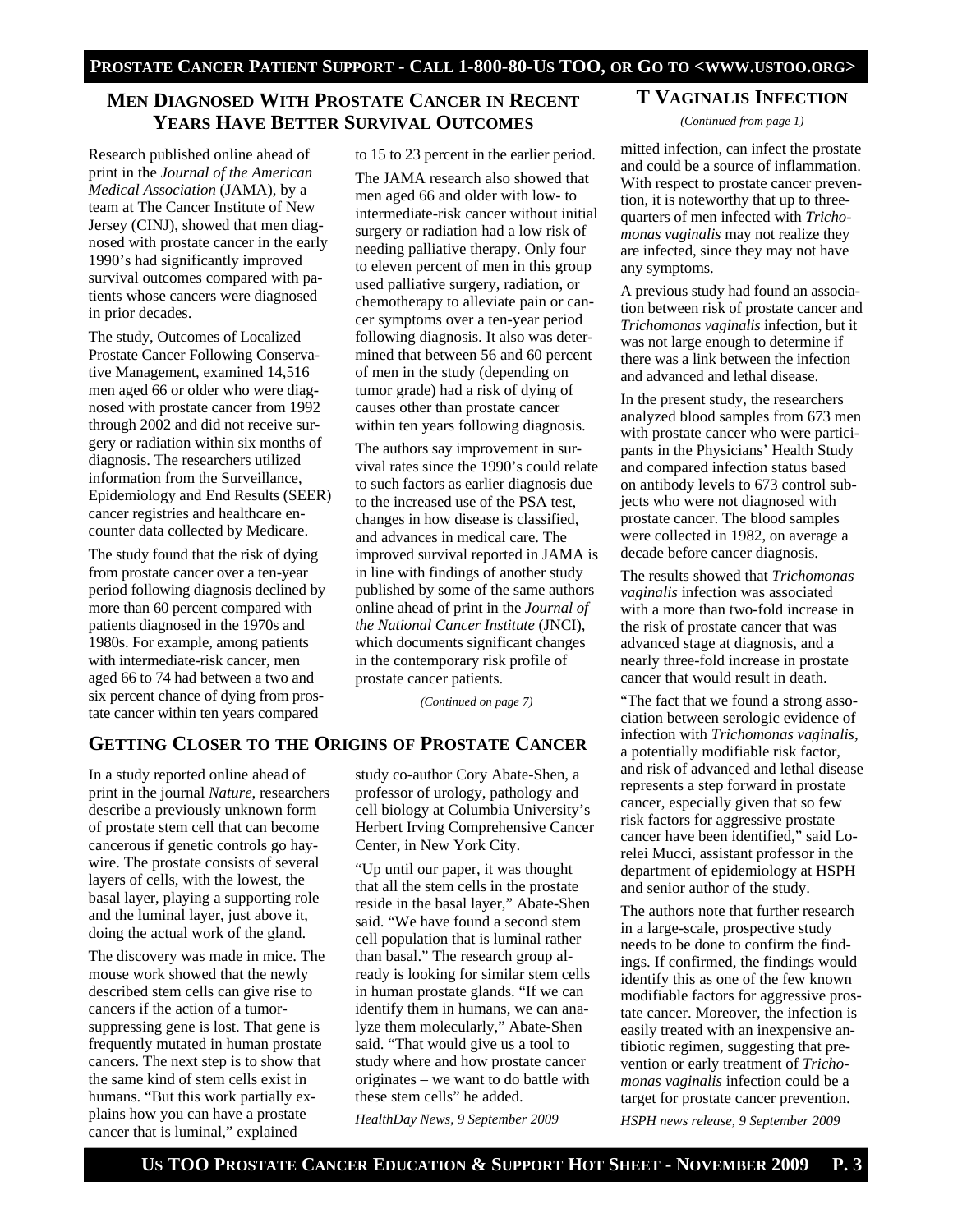# **PROTEIN TIED WITH AGGRESSIVE PROSTATE CANCER SEA BLUE PROSTATE**

In the largest study of its kind, an international team of pathologists studied an initial 4,000 prostate cancer patients over a period of 15 years to understand the natural progression of the disease and how it should be managed. The research, published online in the *British Journal of Cancer*, could be used to develop a blood test to distinguish between aggressive and nonaggressive forms of prostate cancer.

Studies have shown that men with non -aggressive prostate cancer can live with the disease untreated for many years, but aggressive cancer requires immediate treatment.

Prof. Chris Foster, Head of the University's Division of Pathology, explains, "The protein we've identified (HSP-27) provides a signal that the disease will continue to progress. We know that at the point this marker is expressed, medics need to administer treatment to kill the cancer cells. We have shown that in the majority of cases, however, this marker is not expressed and therefore patients do not necessarily need to go through treatment to lead a normal life."

The protein normally has a positive function in the body, helping healthy cells survive when they are placed under 'stressful' conditions, such as disease or injury. If the protein is expressed in cancer, however, it can prevent the diseased cells from dying, allowing the cancer to progress.

The team, supported by Cancer Research UK (CRUK) and in collaboration with scientists in London and New York, found that the protein can be used to predict how the disease will behave and could help doctors advise patients on how the disease could affect their daily lives.

"By studying the disease in a large number of men throughout the UK and over a long period of time, we have been able to get a more complete picture of how to manage the disease successfully, whilst limiting the negative impact it can have on a patient's life," added Prof. Foster.

The study also demonstrates the role of modern of Pathology, not only in establishing diagnoses but in determining if the subsequent management of individual patients is biologically appropriate for their particular condition.

*Lab News Daily, 23 September 2009* 

# **US TOO INTERNATIONAL PARTICIPATES IN COMBINED FEDERAL CAMPAIGN**

Us TOO International is eligible to receive Combined Federal Campaign funds as a member of the Health Service Charities of America (HSCA). HSCA represents human service charities in workplace fundraising drives, and has participated in the Combined Federal Campaign, individual state and municipal campaigns, and private sector corporate campaigns.

All federal employees, including military personnel, will be participating in the 6 -week Combined Federal fundraising Campaign from 15 September to 31 December annually, and are able to complete pledge cards to make donations to their charities of choice.

Please share Us TOO's CFC number within your chapter and network of friends:



# **CANCER WALK DELIVERS FUN, FUNDS AND SUN**

A sunny, warm day welcomed the 973 walkers who came to celebrate and honor the men and families who have dealt with a prostate cancer diagnosis, and to encourage other men to learn about their risk for the disease and the resources available to them should they be needed.

Previously known as the *Greater Chicago Prostate Cancer Run, Walk 'n Roll*, the new *SEA Blue Prostate Cancer Walk* was held on September 13, 2009 in Lincoln Park, Chicago, IL. This 5th annual event was a collaboration between Us TOO International and Wellness Place – two cancer organizations which offer programs and services at no cost for prostate cancer survivors and their families.

Highlights included performances by Jesse White Tumblers, led by founder and Illinois Secretary of State, Jesse White, and blues band Phil Guy's Chicago Machine, (Buddy Guy's brother, Phil, recently passed away from prostate cancer and his band played in his honor). Robert Jordan, WGN-TV9 news co-anchor and prostate cancer survivor, served again as event emcee, and Damon T. Arnold, MD, MPH, Director of the Illinois Department of Public Health, and Commander of the Army National Guard Joint Task Force Medical Command in Springfield, gave a moving, motivational presentation to the crowd, sharing his personal prostate cancer story.

Greg Bielawski, Treasurer for the Us TOO Int'l Board of Directors and re- *(Continued on page 7)* 



*2009 Chicago SEA Blue Prostate Cancer Walk event co-chairs and fellow survivors Greg Bielawski (L) & James Branch*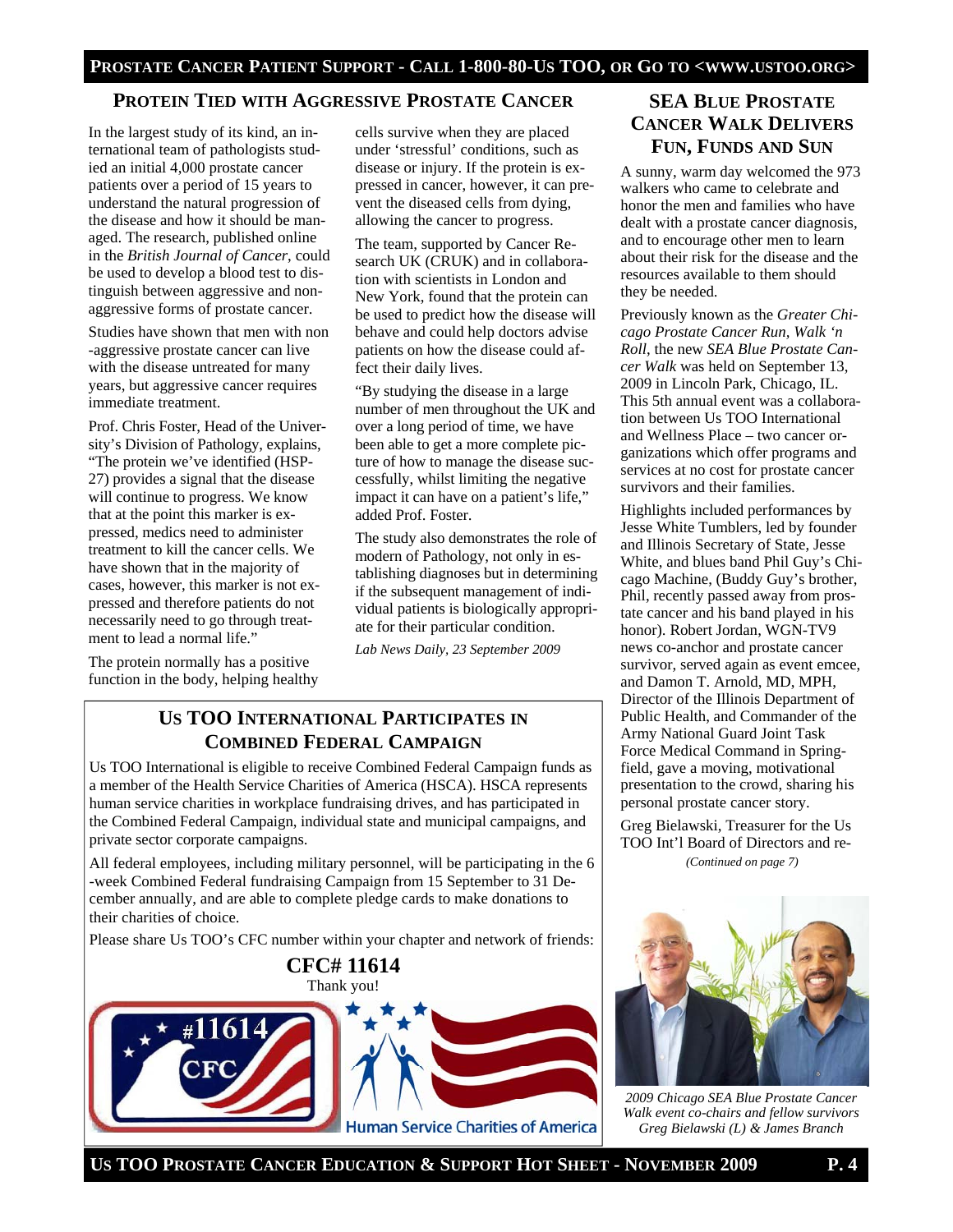## **PROSTATE CANCER PATIENT SUPPORT - CALL 1-800-80-US TOO, OR GO TO <WWW.USTOO.ORG>**

**SUCCESSFUL PROSTATE CANCER AWARENESS & FUNDRAISING EVENT: 5th Annual Chicago SEA Blue Prostate Cancer Walk —September 13, 2009** 



*Abbott Team shows their support for Us TOO* 



*New record: PSA tests for 101 men* 



*People got into the SEA Blue/See Blue theme!* 



*Great volunteers!!! Thank you!!!* 



*Us TOO Co-Founder Ed Kaps (center) walked with his family & Us TOO President/CEO Tom Kirk (at Ed's left)* 



*After last year's rainout, the sunny, 80 degree day was enjoyed by all!* 

*A proud survivor walks* 



*IL Sec. of State Jesse White (left) with emcee & survivor, Robert Jordan, WGN-TV News* 





*longer with us* 



*Survivors IL Dept of Health Director Dr. Damon Arnold (left) with event co-chair James Branch* 



*Survivors group photo, total of 118 participated* 

 **US TOO PROSTATE CANCER EDUCATION & SUPPORT HOT SHEET - NOVEMBER 2009 P. 5**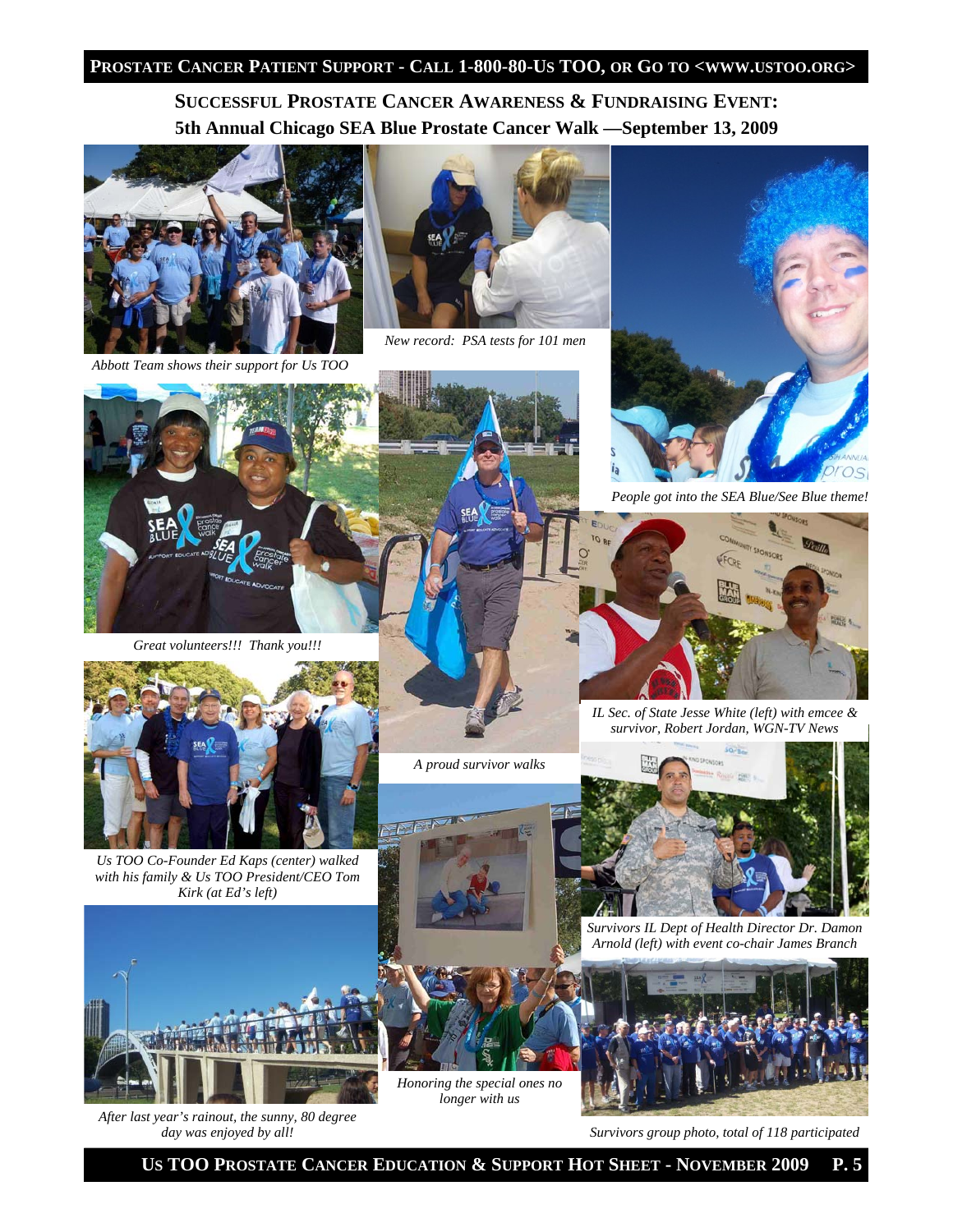# **DOC MOYAD'S WHAT WORKS & WHAT IS WORTHLESS COLUMN, ALSO KNOWN AS "NO BOGUS SCIENCE" COLUMN**

**"Prescription drugs (dutasteride, finasteride…) for prostate enlargement or benign prostatic hyperplasia (BPH) are better than the dietary supplements recommended for BPH by some alternative medicine experts for 10 reasons!"** 

Mark A. Moyad, MD, MPH, University of Michigan Medical Center, Department of Urology

**Bottom Line:** Dutasteride (Avodart®) and finasteride (Proscar® & generic version) are better than dietary supplements for prostate enlargement because these drugs may prevent prostate cancer and prevent the need for the treatment of non-life threatening prostate tumors. Oh yeah, and they also may stop hair loss on the head.

Saw palmetto, Pygeum africanum, zinc … they are all over the place for sale to improve urinary flow and some commercials advertise that they may actually reduce the risk of prostate cancer. B.S. my friends! I believe these products may help a little but the truth is that the prescription drugs for noncancerous enlargement of the prostate have become so good that many people need to put away their big pharma bias and accept this truth. Let's review why these prescription medications have become so good by themselves.

First, both drugs are proven to prevent prostate cancer, especially the most commonly diagnosed forms of prostate cancer or the well-differentiated and non-aggressive forms of prostate cancer. Second, both drugs now have some minimal evidence that they may treat some very tiny non-aggressive tumors already in the prostate.<sup>1</sup> Third,

# **ESTROGEN DEFICIENCY WEBINAR ARCHIVE, TRAN-SCRIPT NOW AVAILABLE**

Did you miss the Us TOO webinar/ teleconference on Wed, Sept 23 designed especially for men receiving androgen deprivation therapy for prostate cancer? Or maybe you want to listen to it again!

Visit the Us TOO website to access the audio and video archive of Dr. Samir Taneja's presentation, Q&A, written transcript and slides at <www.ustoo.org/

EstrogenDeficiencywebinar.asp>.

Special thanks to our sponsor GTx for making this event and archive possible. we know that these drugs should reduce your PSA by half or 50% within 6 months and if they do not it may provide some further and even better insight into how to treat your condition. Fourth, these drugs should shrink your prostate by an average of 25% or a little more or a little less so you can urinate better. Fifth, these drugs make the PSA test more accurate. Sixth, both drugs should reduce anxiety in men on active surveillance or watchful waiting (the less politically correct term for active surveillance so it is not used as often) by reducing their PSA and perhaps by offering more of a treatment option compared to just doing nothing or making dietary changes. Seventh, these drugs reduce hair loss on the head and promote hair growth and not that this should matter at all, but it is an eye-opening or hair-raising side effect (pun intended). Eighth, the price of these drugs should drop in time because finasteride is also available as a generic, which should also help to reduce the price of dutasteride over time. Ninth, the newer drug, dutasteride or Avodart has a 5-week half-life, which basically means if you forget to take your daily pill a few times a week this is no big deal because it will continue to work fine over time. Tenth, well there is no tenth but I wish there were a tenth reason to complete my compelling argument. Actually, a tenth reason is that research will continue on these products so every year we will learn more and more about them.

What is the catch? Well, cost is always a catch and a small percentage of men have an increased risk of erectile dysfunction and may have a lower sex drive when taking these pills. Also, the ejaculation volume during orgasm decreases with these drugs and younger men and even older men these days that still want to have a baby or a mid-life crisis will have a more difficult time getting their part-

*(Continued on page 8)* 

# **NEW US TOO RESOURCES**

*(Continued from page 1)* 

port. The Inspire platform offers many features that the current Prostate Pointers email lists do not, allowing members to: Post pictures and videos, Expand profile pages, Create a personal blog, One-time registration (you need to join only one place to access all 12 discussion topics you are interested in – only one password to remember!), and Control privacy options. You can join and post anonymously if you wish, and you are not required to share your personal email address. Communicating within the various Prostate Pointers discussion groups requires an active – and publicly shared – email address.

#### **New wiki resources**

In addition to the new Us TOO / Inspire discussion community, Us TOO is also announcing the availability of two new wiki resources related to Prostate Cancer & Intimacy (PCAI) and Radical Prostatectomy & Post Surgical Issues (RP-Help). Both house a collection of articles focused on intimacy and sexuality in the context of prostate cancer. What is a wiki? Learn more at <www.ustoo.org/Wiki.asp>.

#### **Using new, innovative technology for networking**

Us TOO was founded on the model of peer-to-peer support, so these safe, secure online communities and wiki resources are a way extend reach and support for those who may not have a support group chapter nearby. We are adopting new social networking technology to simplify and encourage your interactions with others with the added benefit of increasing your privacy and security controls.

Nowadays, we can all be virtual neighbors in the prostate cancer patient and survivor community. Many of you have great initiative and passion, and your willingness to engage others in conversation about these important subjects will help not only you, but MANY couples in finding options and solutions as you each navigate your personal prostate cancer journeys.

We hope you will find these communities a private, respectful place for open dialogue among people from all backgrounds and relationships.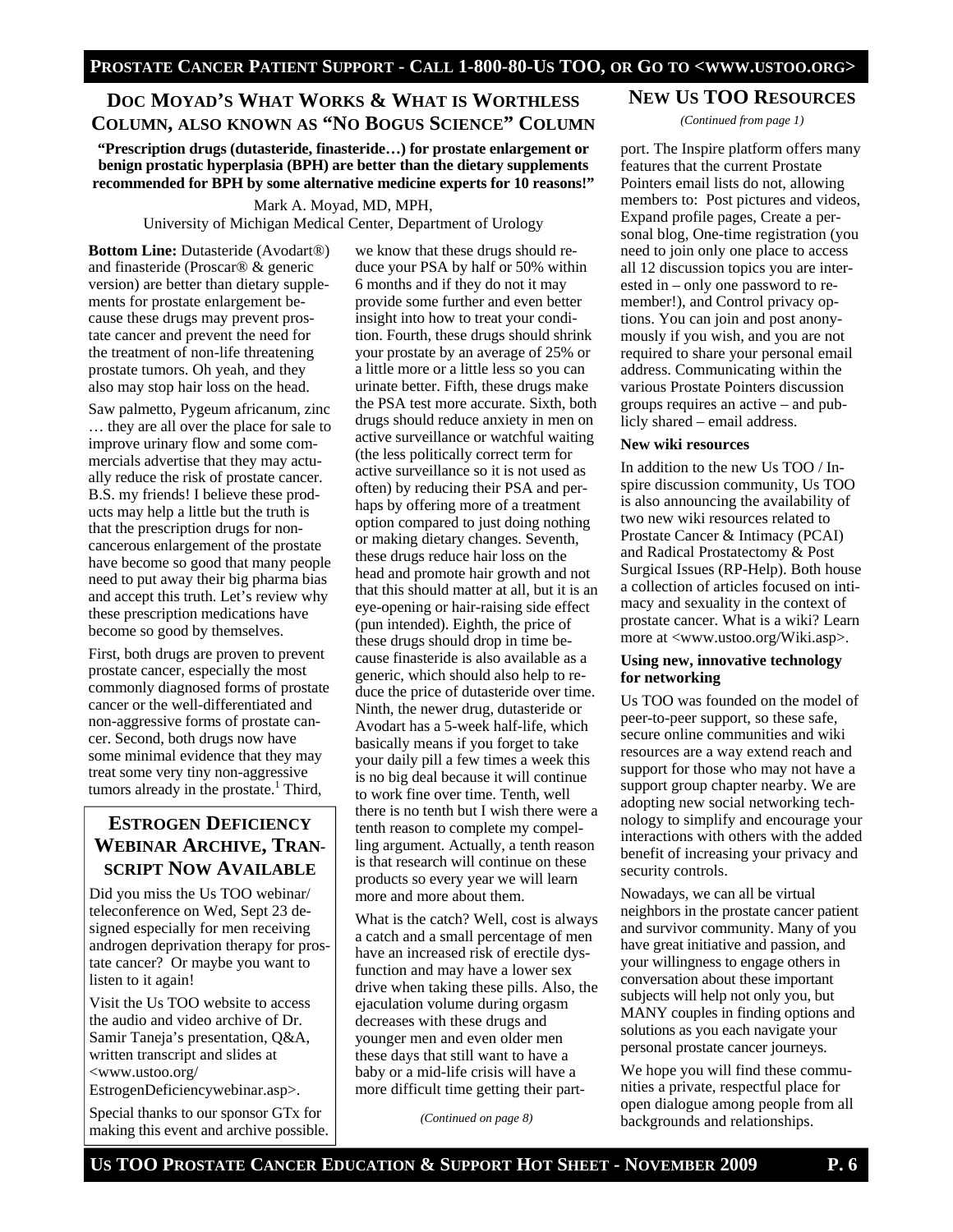# **THE DOCTORS NOTE – GERALD CHODAK, MD**

The optimal management for men with prostate cancer continues be a challenge because so many men are being diagnosed and treated while only a percentage of them actually are in danger. Currently, we are faced either with treating most men diagnosed at the risk of over-treating many or avoiding over-treatment at the risk of failing to help some men who really need it. Further evidence that many men are being over-treated is provided in the article by Lu-Yao and published in *JAMA*. The authors found that men aged 65-74 who were diagnosed with a Gleason score 5, 6 or 7 cancer and treated conservatively only had a 6% chance of dying from prostate cancer in the next ten years versus approximately a ten fold higher chance of dying from some other cause. Although these findings do not tell us what to expect for younger men, they are important for the large number of men over 65 who may not truly understand why conservative therapy is a very reasonable option for them.

What we really need is a way to figure out which of the men are in danger. Help soon may be forthcoming, however, as evidenced by the very exciting article on hsp27. It is a heat shock protein that normally helps protect damaged non-cancerous cells. The researchers found evidence that the presence of hsp27 in prostate cancer cells may be a predictor of aggressive, potentially lethal cancers. If confirmed, this finding is HUGE because it may be the marker everyone is looking for to decide which prostate cancers do need treatment and which ones do not. We will all wait anxiously while this work develops.

Other exciting treatment news involves MDV3100, a potentially new treatment for advanced prostate cancer. AFFIRM is the name of a very important phase III study for men with hormone refractory disease previously treated with chemotherapy. In earlier studies this drug appears to provide good results and this study is critical to determine if it will improve survival. Anyone who is no longer responding to chemotherapy should strongly consider participating in this study.

It seems that this column is incomplete unless it addresses some study of an herb or other supplement that is thought to be helpful. This month it involves soy pills to prevent osteoporosis in women but we might think the same would also be true for men, especially those on androgen suppression. The study failed to show a benefit. Readers are probably getting tired of hearing me say that without good science the claims about supplements remain unfounded but each time a good study is done it fails to meet expectations. "Let the buyer beware!"

#### **SURVIVAL OUTCOMES**

*(Continued from page 3)* 

The time period studied is an era when methods of diagnosing, classifying and treating prostate cancer underwent significant changes. The investigators say their finding may prompt a reassessment of treatment options for localized prostate cancer. CINJ is a Center of Excellence of UMDNJ-Robert Wood Johnson Medical School.

Grace Lu-Yao, PhD, MPH, cancer epidemiologist at CINJ and associate professor of medicine at UMDNJ-Robert Wood Johnson Medical School and of epidemiology at UMDNJ-School of Public Health, is the lead author of the *JAMA* study and the senior author of the JNCI study. One unique feature of the *JAMA* research, according to Dr. Lu-Yao, is that more than half of the study subjects were over age 78. While older men (age 75 and older) are the prime candidates for conservative management, data specific to this age group is sparse because this group has often been excluded or under-represented in other studies, according to the authors.

Lu-Yao cautions that because the men in the study were older than 65, the data may not apply to younger patients. She also notes that longer follow-up data are needed for prostate patients who are expected to live for more than ten years.

*Medical News Today, 18 September 2009* 

#### **SEA BLUE CANCER WALK**

*(Continued from page 4)* 

tired city manager of Carol Stream, IL, and James Branch, a retired head of corporate IT at BlueCross BlueShield Association in Chicago, were cochairpersons of the 5th Annual 2009 SEA Blue Prostate Cancer Walk.

"Prostate cancer survivors and families often don't know where to turn for resources after diagnosis," said James Branch, prostate cancer survivor and active Us TOO volunteer. "This event is helping us communicate the urgent message that support, education and advocacy are available and accessible through organizations like Us TOO International and Wellness Place. Our SEA Blue name change further emphasizes this point," he added. SEA is an acronym for the event's goal to raise funds to Support, Educate and Advocate for survivors and families in the fight against prostate cancer.

The Steering Committee members also included event co-founders Myrna Porter and Russ Gould, Tony Pokrajac, Greg Coloian, American Medical Systems, Pam Reiss, President & CEO, Wellness Place and Tom Kirk, President & CEO, Us TOO International.

Sponsors for the event included Pat and Vince Foglia of the Foglia Family Foundation, Abbott Laboratories, Dendreon, <www.malecontinence.com>, The Porter Family, Schneider Electric, Home Run Inn Pizza, University of Illinois Medical Center, UroPartners Prostate Center at the Glen, BlueCross BlueShield Association, Cancer Treatment Centers of America, Perillo BMW, FCRE, sanofi-aventis, Chicagoland's Senior News, Blue Man Group, Dominick's, Gameworks, Rocco's Cafe & Pizzeria, Illinois Department of Public Health, Chicago Department of Public Health and Malcolm X College.

**Want to learn more about local prostate cancer support group activities? Read the**